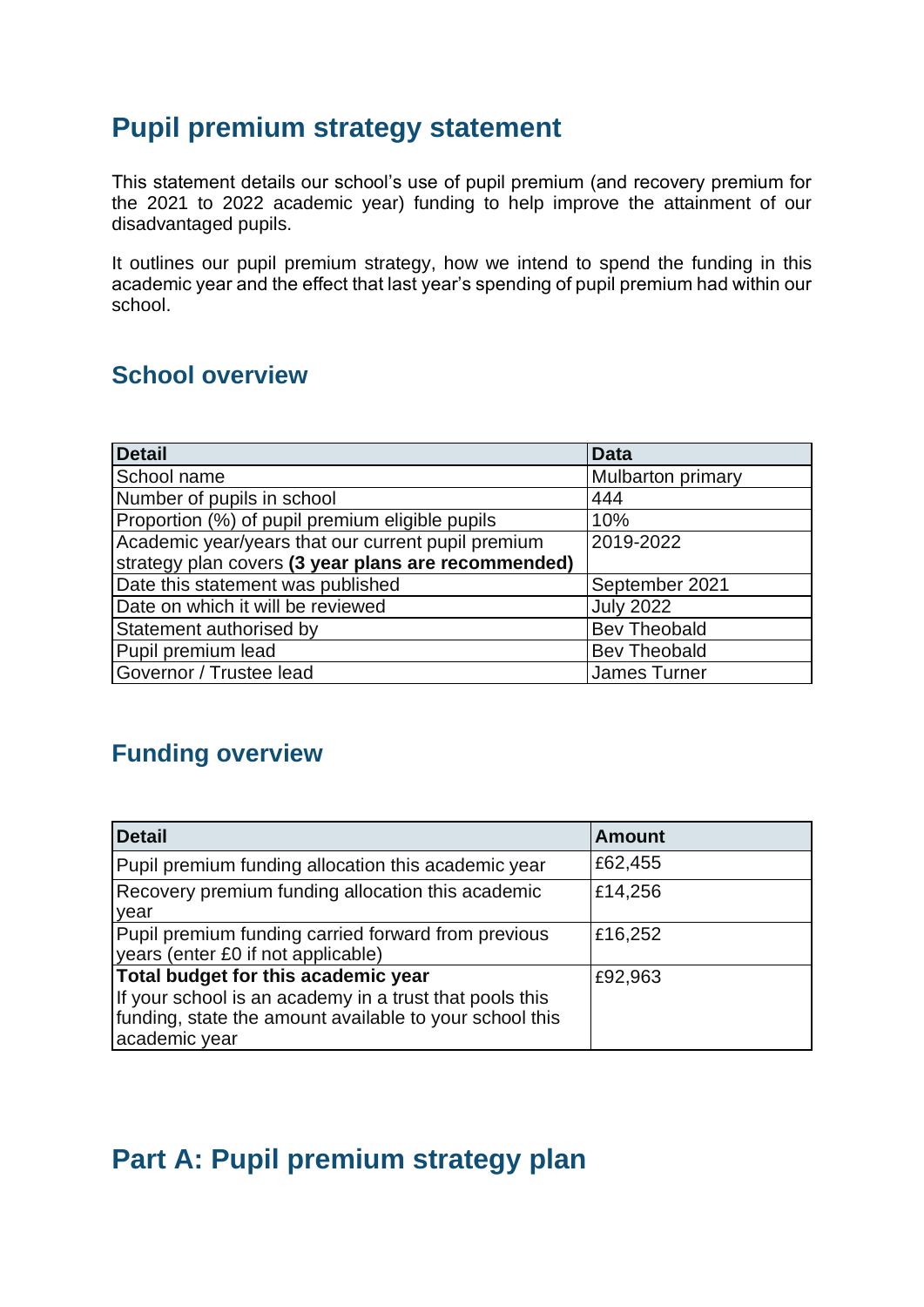## **Statement of intent**

**Mulbarton Primary School is committed to enabling all children to achieve their best academically, emotionally and socially. Due to the COVID pandemic, the 2020 and 2021 SATs were cancelled. Therefore, we are relying on in-house data from teachers to determine the progress for Pupil Premium (PP) children. Inhouse data from the end of the Summer term 2021 showed that children entitled to PP funding are still achieving below whole school. (31% Combined R, Wr, M compared to whole school 52%.) The difference is smaller than the previous academic year by 5%, demonstrating that the gap is closing. We are determined to continue to ensure these children make good and better progress. We have a robust intervention programme in place, including same-day response to misconceptions. We are confident that these strategies are starting to have an impact. Eg: PP children made significantly better progress in Reading and Writing than the whole school cohort during Autumn term 2020. By targeting this cohort with interventions, we are seeing a positive impact on the rate of progress. 19% of PP children are on SEND record, which is a higher percentage than the whole school cohort. The Nurture group will continue to support our most vulnerable children. 7% of PP children belong to the Gypsy, Roma, Traveller children and the school has a trained co-ordinator for this group.**

## **Challenges**

This details the key challenges to achievement that we have identified among our disadvantaged pupils.

| <b>Challenge</b><br>number | <b>Detail of challenge</b>                                                                                             |
|----------------------------|------------------------------------------------------------------------------------------------------------------------|
|                            | Some PP children are not yet making sufficient progress to enable them to<br>attain in line with their peers.          |
| $\overline{2}$             | PP attainment in writing is not yet in line with their peers as shown by in<br>house data from July 2021.              |
| 3                          | A small number of PP children with SEMH needs lack sufficient intrinsic<br>strategies to enable them to self-regulate. |
| 4                          | Very few PP children attend extra-curricular clubs and peripatetic music<br>lessons.                                   |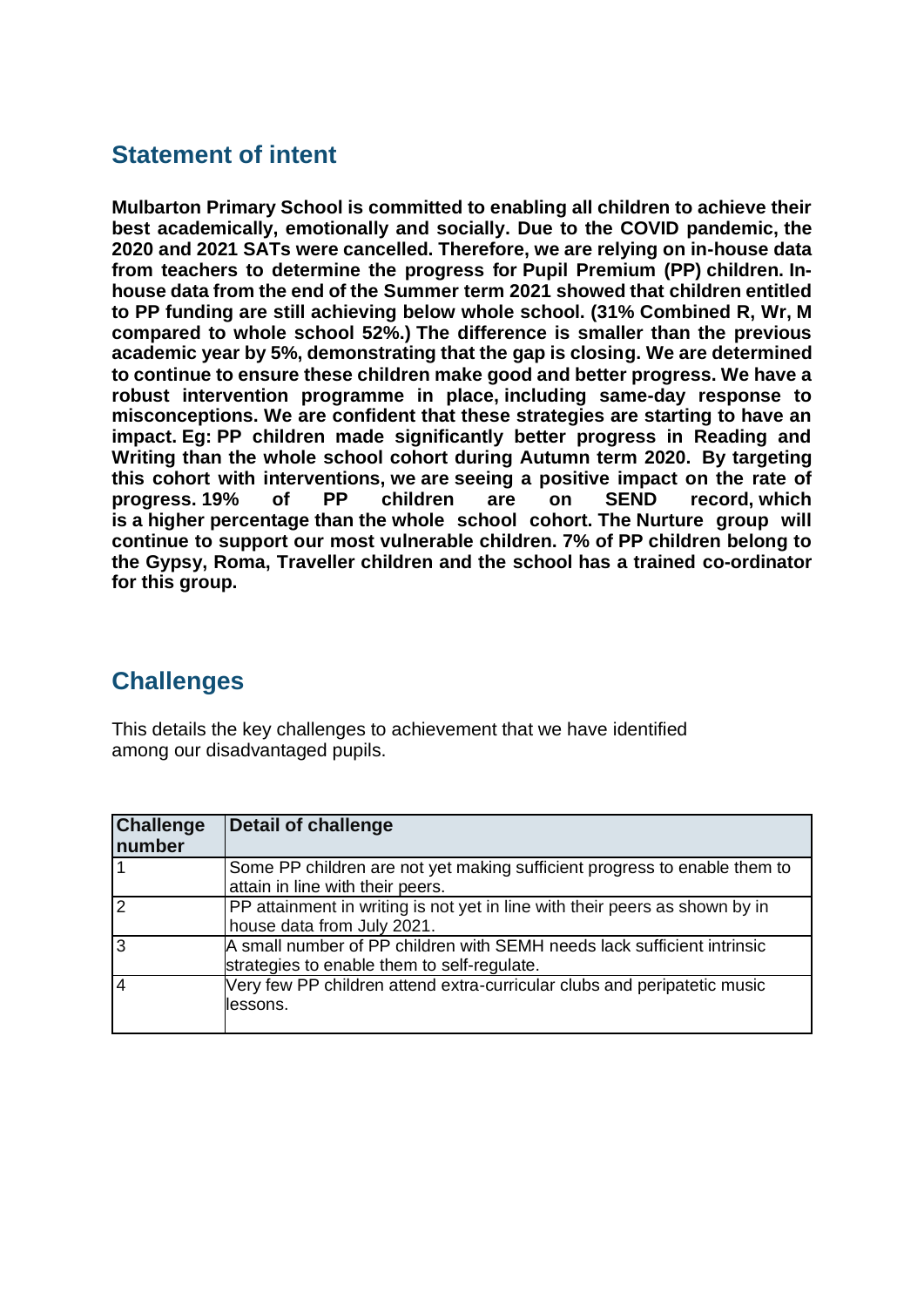## **Intended outcomes**

This explains the outcomes we are aiming for **by the end of our current strategy plan**, and how we will measure whether they have been achieved.

| <b>Intended outcome</b>                                                                | <b>Success criteria</b>                       |
|----------------------------------------------------------------------------------------|-----------------------------------------------|
| PP children to make progress in line                                                   | Termly data to reflect a narrowing of the gap |
| with peers.                                                                            | between PP children and non- PP children.     |
| Writing outcomes for those children with PP to Writing attainment and SPAG outcomes to |                                               |
| be in line with peers.                                                                 | be in line with peers as shown by in-         |
|                                                                                        | house, termly data analysis.                  |
| PP children with SEMH needs to develop a                                               | Termly RAG rating and scaling to measure      |
| toolkit of intrinsic strategies.                                                       | impact.                                       |
| An increased number of PP children to                                                  | Data showing increased numbers of PP          |
| attend extra-curricular clubs and peripatetic                                          | children accessing extra-curricular clubs and |
| music lessons.                                                                         | peripatetic music lessons.                    |

## **Activity in this academic year**

This details how we intend to spend our pupil premium (and recovery premium funding) **this academic year** to address the challenges listed above.

#### **Teaching (for example, CPD, recruitment and retention)**

Budgeted cost: £ 10,000

| <b>Activity</b>                                                                                                                                                                                               | <b>Evidence that supports this</b><br>approach                                                                                                                                              | <b>Challenge</b><br>number(s)<br>addressed |
|---------------------------------------------------------------------------------------------------------------------------------------------------------------------------------------------------------------|---------------------------------------------------------------------------------------------------------------------------------------------------------------------------------------------|--------------------------------------------|
| CPD to develop<br>strategies for improving<br>writing and SPAG.<br>Ongoing regular CPD<br>from SENDCO to<br>identify, minimise and<br>overcome barriers to<br>learning for children<br>with additional needs. | Quality first teaching has been shown<br>to have the biggest impact on<br>outcomes. By training staff and sharing<br>good practice we are improving<br>teaching and learning across school. | 1 and $2$                                  |
| <b>VNET and cluster</b>                                                                                                                                                                                       |                                                                                                                                                                                             | 1 and $2$                                  |
|                                                                                                                                                                                                               |                                                                                                                                                                                             |                                            |
| professional<br>communities.                                                                                                                                                                                  |                                                                                                                                                                                             |                                            |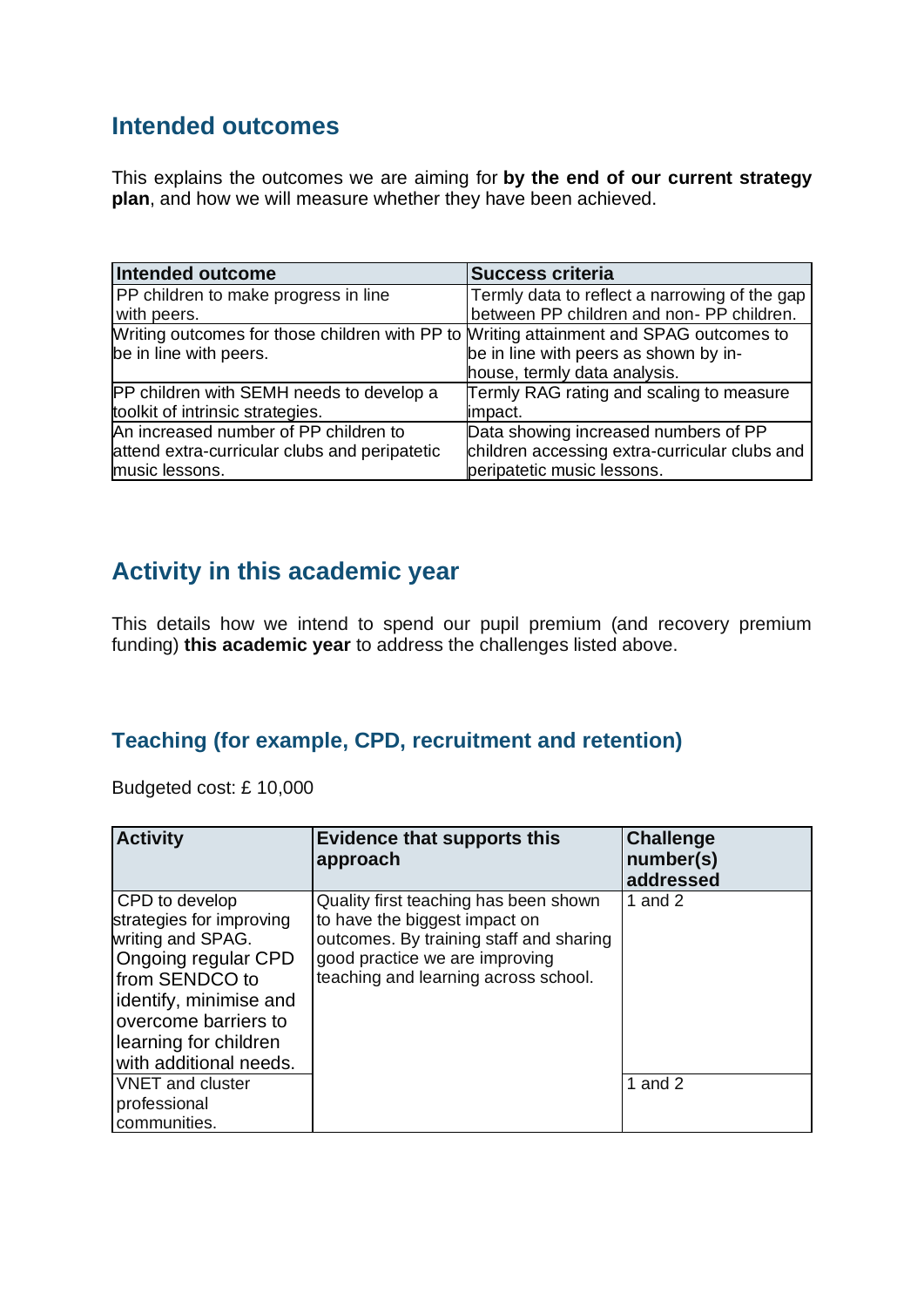#### **Targeted academic support (for example, tutoring, one-to-one support structured interventions)**

Budgeted cost: £60,000

| <b>Activity</b>                                                                                                            | <b>Evidence that supports this</b><br>approach                                                                                                                                        | <b>Challenge</b><br>number(s)<br>addressed |
|----------------------------------------------------------------------------------------------------------------------------|---------------------------------------------------------------------------------------------------------------------------------------------------------------------------------------|--------------------------------------------|
| Every class to have a<br>dedicated teaching<br>assistant to run<br>interventions and<br>support quality first<br>teaching. | The EEF toolkit supports the use of<br>teaching assistants for targeted<br>intervention that is delivered in small<br>groups or one to one.<br>Our own experience as a school is that | 1 and $2$                                  |
| Year 6 Booster<br>sessions to take place<br>Spring 2022.                                                                   | such individualised tutoring and or<br>intervention is best delivered by the<br>adult in the classroom to ensure                                                                      | 1 and $2$                                  |
| PP children to be<br>prioritised for<br>weekly tutoring<br>within every year<br>group.                                     | consistency of approach or a staff<br>member who knows the children and the<br>school.                                                                                                | 1 and $2$                                  |

### **Wider strategies (for example, related to attendance, behaviour, wellbeing)**

Budgeted cost: £22.963

| <b>Activity</b>                                                                                                                                                                                                                      | <b>Evidence that supports this</b><br>approach                                                                                                                                                                         | <b>Challenge</b><br>number(s)<br>addressed |
|--------------------------------------------------------------------------------------------------------------------------------------------------------------------------------------------------------------------------------------|------------------------------------------------------------------------------------------------------------------------------------------------------------------------------------------------------------------------|--------------------------------------------|
| Staffing and<br>development of<br>Nurture provision to<br>include the use of<br>interventions such as:<br>Lego therapy, Zones of<br>Regulation and Circle of<br>Friends to aid emotional<br>regulation and promote<br>social skills. | These approaches have had positive<br>impact on children as shown by the<br>RAG rating. The experience of COVID<br>has increased some anxieties which<br>we will address through these known<br>programmes of support. | 3                                          |
| Life coach                                                                                                                                                                                                                           |                                                                                                                                                                                                                        | 3                                          |
| Dance movement<br>therapy                                                                                                                                                                                                            |                                                                                                                                                                                                                        | 4                                          |
| Funding for extra-<br>curricular activities.                                                                                                                                                                                         | EEF toolkit shows that participation in<br>the arts can raise educational<br>outcomes                                                                                                                                  | 3                                          |